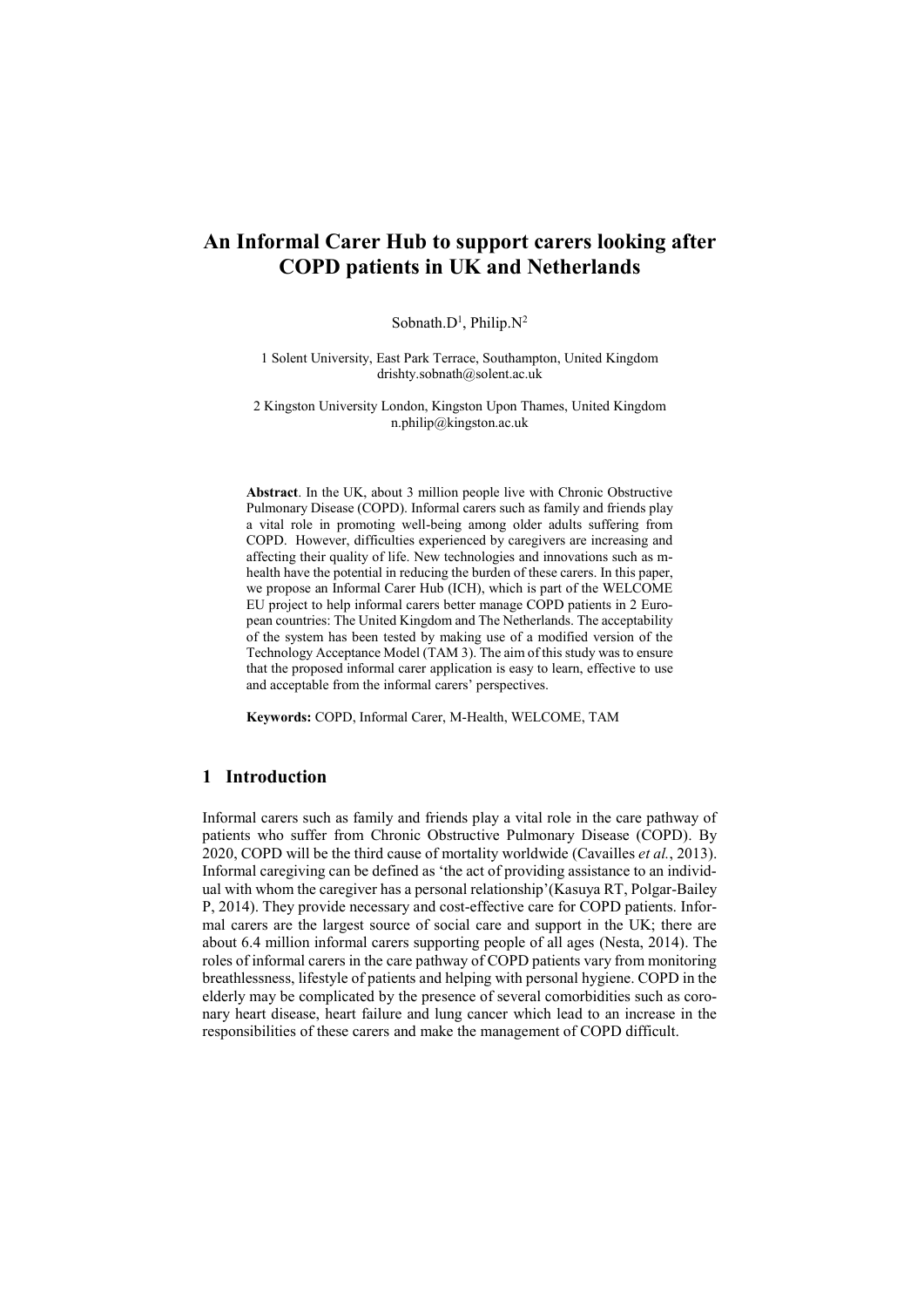Different studies carried out in the United States and European countries showed that patients add objective and subjective burden to carers' everyday tasks (Kasuya RT, Polgar-Bailey P, 2014). It was found out that carers had a lack of practical, accessible, timely information to support COPD patients (Washington *et al.*, 2011). One in five carers has to leave their jobs because they are unable to cope with both working and caring (Nesta, 2014). Exacerbations of COPD are responsible for a high number of the annual hospital admissions (Utens *et al.*, 2014). The cost of hospitalisation due to exacerbations is significant and would have been much more without the support of informal carers who provide their help in terms of physical and psychosocial support. (Simpson *et al.*, 2010).

Many well-rated COPD management mobile applications can currently be found on the mobile market to support patients, for example, "MyCOPDTeam" and the "NHS Resp Assist" applications are both helpful to patients and have been highly rated. However, to date, very few mobile applications have been specifically designed to support informal carers coping with COPD patients. Proposed systems such as the CaMeli (AAL, 2016) and the Saliig++ (Boman, Persson and Bartfai, 2016) projects both provide a communication channel for informal carers to help elderly patients and patients who suffer from cognitive impairment in their day to day activities. They both make use of distributed network of interconnected tablet devices, with integrated video cameras and other Ambient Assisted Living (AAL) Technologies. However, they do not specifically focus on the needs of informal carers dealing with elderly COPD patients with comorbidities.

The WELCOME EU project (Wearable Sensing and Smart Cloud Computing for Integrated Care to COPD Patients with Comorbidities) (Chouvarda *et al.*, 2014) aims at providing an integrated care system in 5 EU countries to support patients, healthcare professionals and informal carers. In this paper, we focus on the Informal Carer Hub (ICH) prototype which has been designed to provide informal carers with the necessary information and other needs to better manage their loved ones remotely. The proposed system allows health care providers to customise the ICH according to different care, oraganisational needs, patients and informal carers' preferences. The evaluation of the ICH prototype has been carried out in the UK and Netherlands so far.

## **2 Methods**

In order to understand what are the needs of informal carers who cater for COPD patients, a user requirements analysis was performed in our previous study (Nabhani-gebara *et al.*, 2014). The literature and the interviews carried out in 5 EU countries gave an insight to design the ICH prototype which would address the needs of carers in different countries.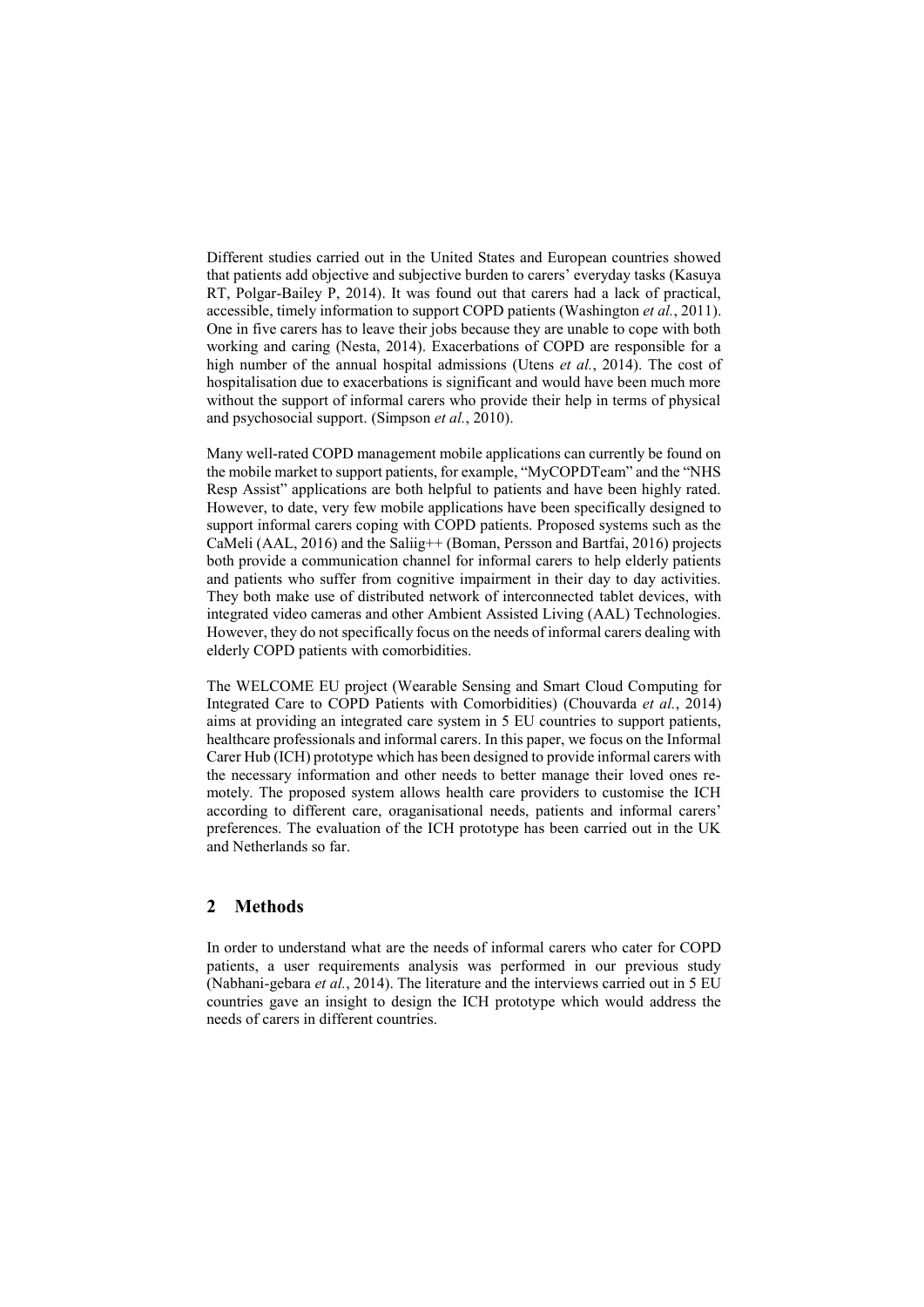### **2.1 Ethical Approval**

Ethical approval has been obtained from CIRO (Netherlands), Croydon University Hospital (UK) and Kingston University (UK) in the month of September and December 2015 respectively. 12 informal carers in total have been recruited for the usability and acceptance of the prototype. Informal carers who participated were mainly husbands, wives, daughters or any other family member of a patient suffering from COPD with or without comorbidities.

#### **2.2 System's Architecture and Design**

According to the user requirements and the literature, there is a mixed view on the different functionalities that the ICH should provide due to privacy issues. Thus, for the design of the system, some of the functional requirements identified have been made optional and the informal carer hub was individualised according to patients' and informal carers' preferences upon registration to the system. The application is fully web based, making it accessible on iOS and Android tablets.

[Figure 1](#page-2-0) shows the overall architecture. AngularJS has been chosen to develop the platform as it is being used to implement modern web applications and has got features to improve the development experience. It is supported by Google and follows the Model-View-Controller (MVC) pattern (Ramos *et al.*, 2016). It forces modularisation of code and allows developers to manage dependencies hence increasing testability.



**Figure 1**: ICH Architecture

<span id="page-2-0"></span>The informal carer hub has been designed to allow carers to follow up appointments of their loved ones, remind them to take their medications, view their patient's diary as well as their own diary, contact their registered healthcare professional and get access to educational material based on patients' comorbidities so that they can help them better manage their COPD. They will also receive different questionnaires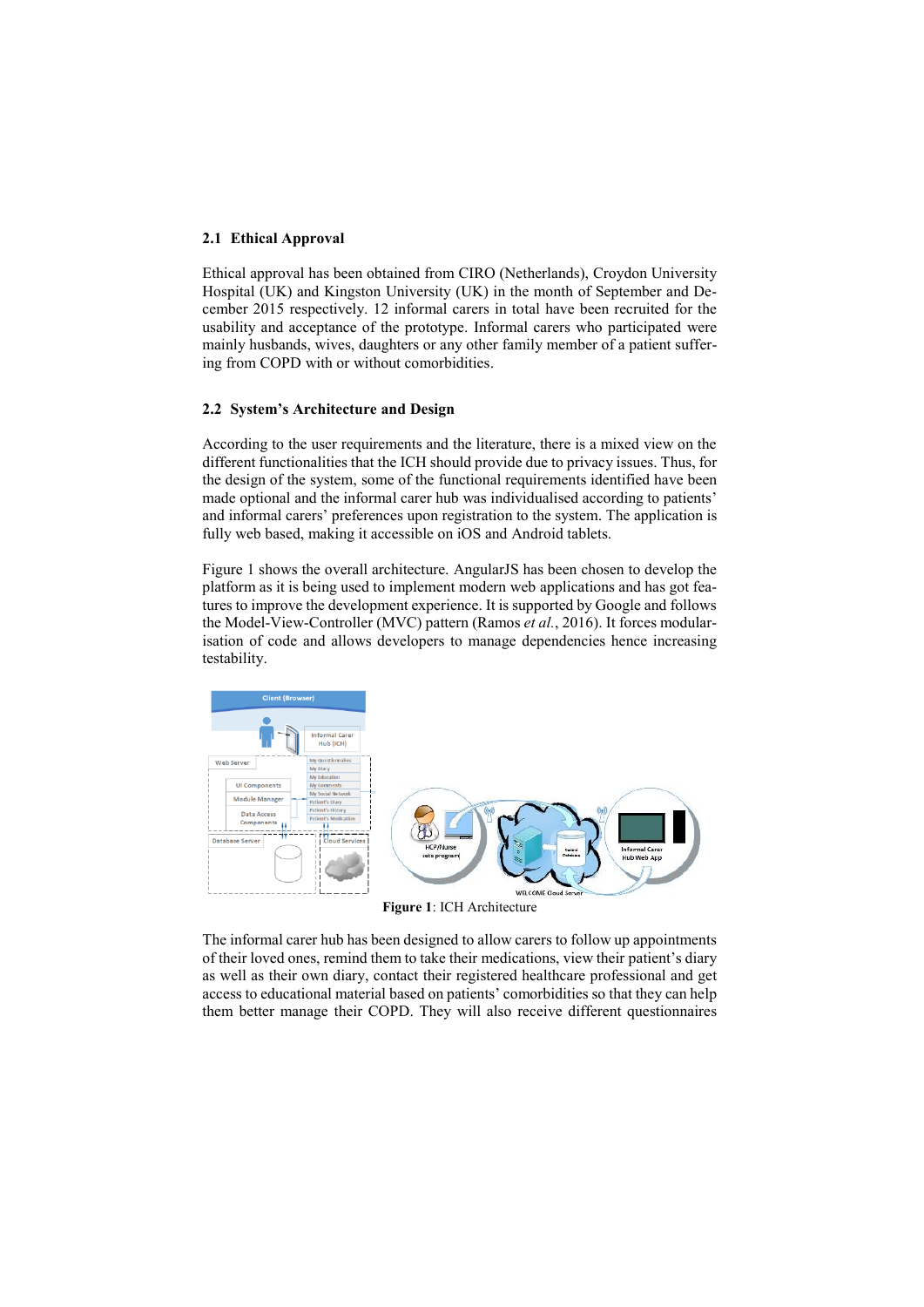(e.g. Hospital Anxiety and Depression Questionnaire) from health care professionals to follow up on their own quality of life to make sure they are getting enough support via the integrated care system.

|                   | Emma Archer<br>59 Years old (1958-04-01)<br><b>Contact information</b><br><b>音 Birmingham</b><br>ਲ | <b>Assigned Informal Carers</b>                  |                               |  |
|-------------------|----------------------------------------------------------------------------------------------------|--------------------------------------------------|-------------------------------|--|
|                   |                                                                                                    | Full name<br>Christine Williams                  | <b>Actions</b><br>$\mathbf x$ |  |
|                   | E 7864534254<br>27864534254<br>$\alpha$                                                            | <b>Assign Informal Carer</b>                     |                               |  |
| > Doctors         |                                                                                                    | No informal carers are available for assignment. |                               |  |
| > Informal Carers |                                                                                                    |                                                  |                               |  |
| > Equipment       |                                                                                                    |                                                  |                               |  |

**Figure 2:** HCP application used to assign an informal carer Christine Williams for patient Emma Archer

The informal carer application is modular and customisable per users' needs and also allow patients to decide which modules to allow informal carers to get access to due to privacy issues.

## **3 Evaluation and Results**

The protocol used in the usability study with the 12 informal carers recruited is similar to the approach used in the usability study carried out with patients in our previous study (Sobnath *et al.*, 2016). Informal carers were first given a short questionnaire regarding their everyday use with mobile technologies such as tablets, mobile phones, WIFI, etc. A brief explanation of the functionalities of the informal carer application and the aims of the system were presented to them.

| <b>Steps</b> | <b>Description</b>                                                  |  |
|--------------|---------------------------------------------------------------------|--|
|              | Filling up of mobile technology questionnaire for informal carers   |  |
|              | Providing participants with tablet preloaded with ICH application   |  |
|              | Providing participants with 4-5 usability tasks on the ICH applica- |  |
|              | tion                                                                |  |
|              | During the execution of the tasks, video recording has been used to |  |
|              | save user's interactions with the system. The time taken to com-    |  |
|              | plete the tasks was also noted down.                                |  |
|              | Observation about any difficulties encountered was written down.    |  |

**Table 1:** Description of evaluation method for informal carers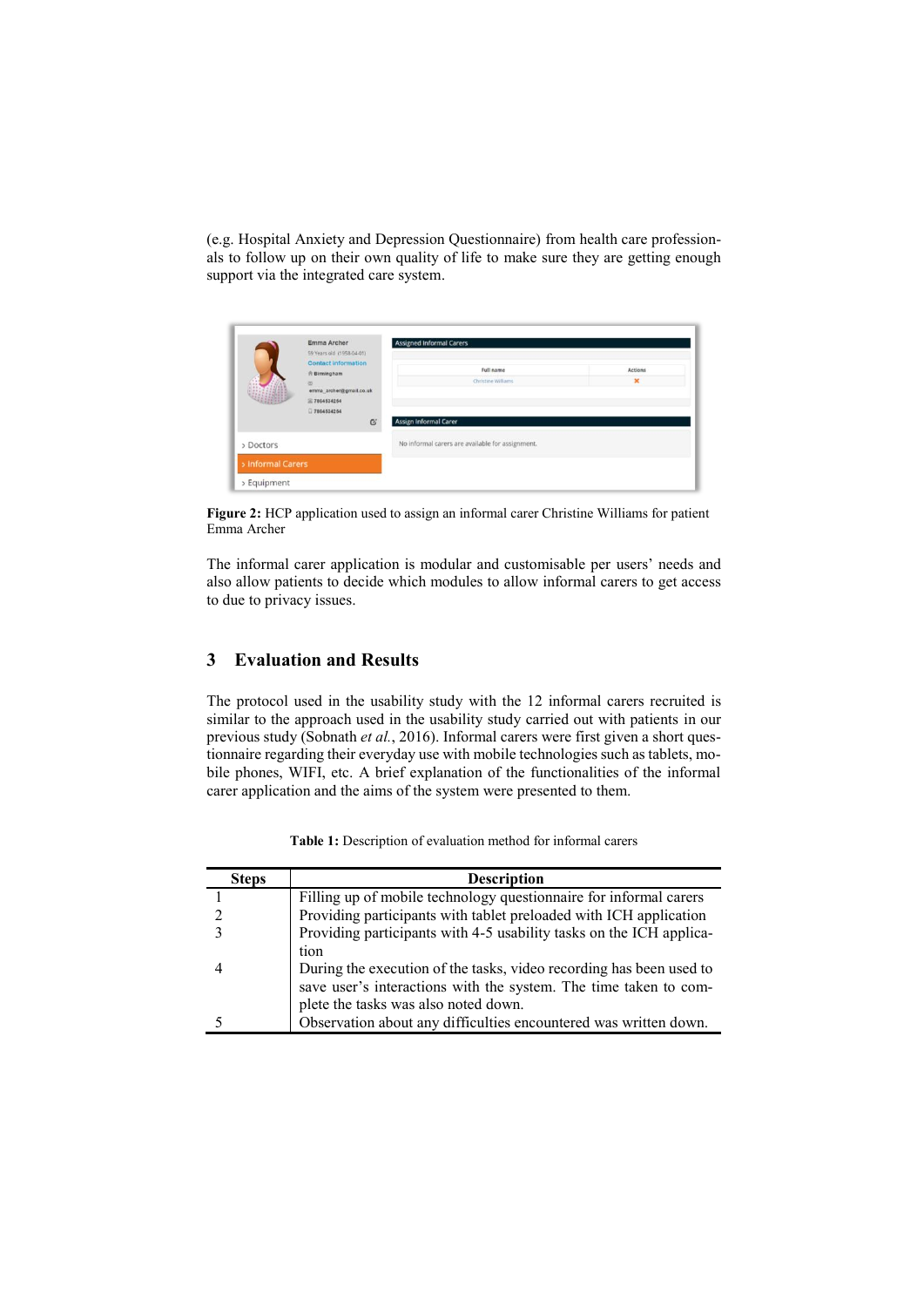| Providing the participants with 2-3 questionnaires to fill regarding |  |  |
|----------------------------------------------------------------------|--|--|
| ease of use, design, user experience and acceptance after comple-    |  |  |
| tion of tasks.                                                       |  |  |
| Analysis of results                                                  |  |  |

On top of the usability studies, the acceptance of the proposed integrated care system needed to be evaluated by informal carers by applying the Technology Acceptance Model (Venkatesh, 2008). All the data collected were transcribed and analysed with SPSS. The results are described in the next section of this paper.

### **3.1 Post-study system usability questionnaire (PSSUQ)**

The PSSUQ, an instrument designed by IBM, has been used to assess users' perceived satisfaction with the application measuring 1) System Usefulness, 2) Information Quality and 3) Interface Quality. It uses a 7 scale Likert system where statements were designed so that low number indicates a high usability satisfaction with the system. A modified version of the PSSUQ questionnaire has been used which consists of 16 items. The table below shows the results obtained from 12 informal carers in the UK and the Netherlands.

Despite the small sample size, where the usual parametric statistical tests may not interpret the outcomes accurately, a simple t-test has been performed to obtain an overall impression of the numeric data. The t-tests have been performed to compare the mean scores of the two different groups (UK and Netherlands).

<span id="page-4-0"></span>**Table 2**: PSSUQ results for informal carers in UK and The Netherlands

| <b>Question Item (PSSUQ)</b> | <b>Country (Mean Score)</b> |
|------------------------------|-----------------------------|
|------------------------------|-----------------------------|

|                             | UK   | Netherlands | p-value |
|-----------------------------|------|-------------|---------|
| <b>Overall Satisfaction</b> | 1.82 | 2.43        | 0.52    |
| System Usefulness           | 1.60 | 2.36        | 0.49    |
| <b>Information Quality</b>  | 2.10 | 2.78        | 0.79    |
| Interface Quality           | 1 71 | 2.08        | 0.38    |

As can be shown in [Table 2](#page-4-0), the p-value ranges from 0.38-0.79 confirming that the results between the 2 groups (UK and Netherlands) do not have any significant differences. Informal carers in both countries can use the innovative application in their daily life with a good level of overall satisfaction, system usefulness, information and interface quality with a score ranging between 1.6 and 2.78 out of 7 where a lower number indicates high usability.

### **3.2 Technology Acceptance Model 3 (TAM 3)**

According to the validated TAM theory, participants' intention to use the technology determines the actual use of the informal carer application and attitudes towards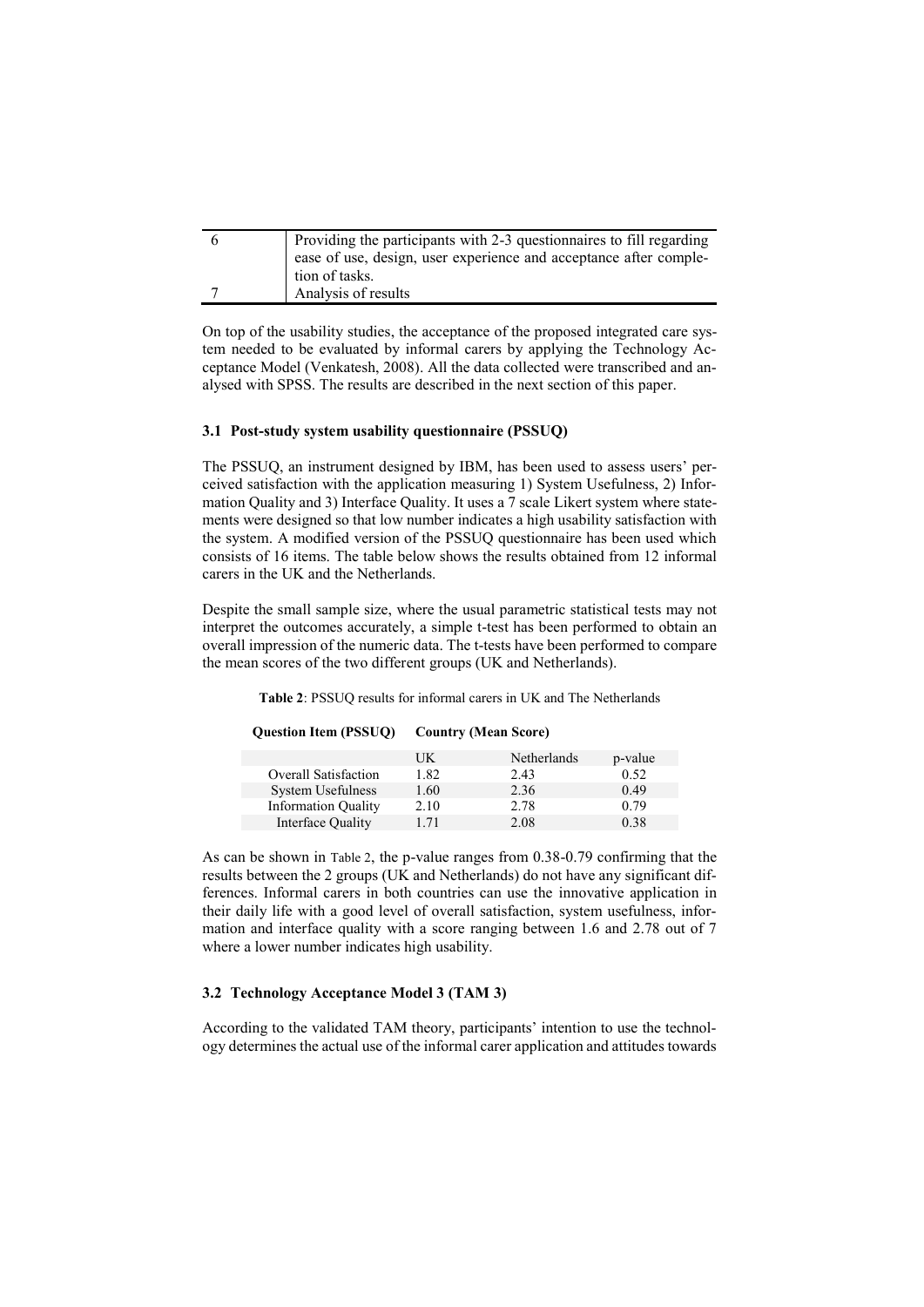technology affect the intention to use it (Venkatesh, 2008). The most common factors that affect the adoption of an IT system are Perceived Ease Of Use (PEOU) and Perceived Usefulness (Alharbi and Drew, 2014). A modified version of the TAM 3 questionnaire was used and the tool was found to have a high overall reliability of 0.858. PU is defined in this context as "The degree to which an informal carer believes that using the proposed informal carer application will enhance his task as a carer". PEOU is defined here as "The degree to which an informal carer believes that using the support tool is free from physical and mental effort". The Behavioural Intention to use the application (BI) was hypothesised as the main predictor of actual usage behaviour. 8 out of 12 participants successfully completed the questionnaire.

The relationships between PEOU, PU, BI and other factors, as seen i[n](#page-5-0)  [Figure](#page-5-0) **3** regarding the acceptability and use of the informal carer application, is hypothesised based on the TAM 3 model.



<span id="page-5-0"></span>**Figure 3**: Applying TAM model to see acceptance of Informal Carer Application

The above hypotheses (H1-H6) have been tested by finding the Pearson correlation coefficient (r) and by running the two-tailed test significance (p). The hypotheses have been tested to obtain an overall impression of the numeric data.

H1: Perceived ease of use (PEOU) positively affects perceived usefulness (PU) of the informal carer application. The hypothesis was confirmed since there is a significant correlation ( $p=0.02$ ) between PU and PEOU with a value of  $r=0.775$  for the Pearson's correlation. Perceived ease of use (PEOU) positively affects perceived usefulness (PU) of the informal carer application.

H2: Perceived usefulness (PU) positively affects behavioural intention (BI) to use the informal carer application. Hypothesis 2 was not supported by the model since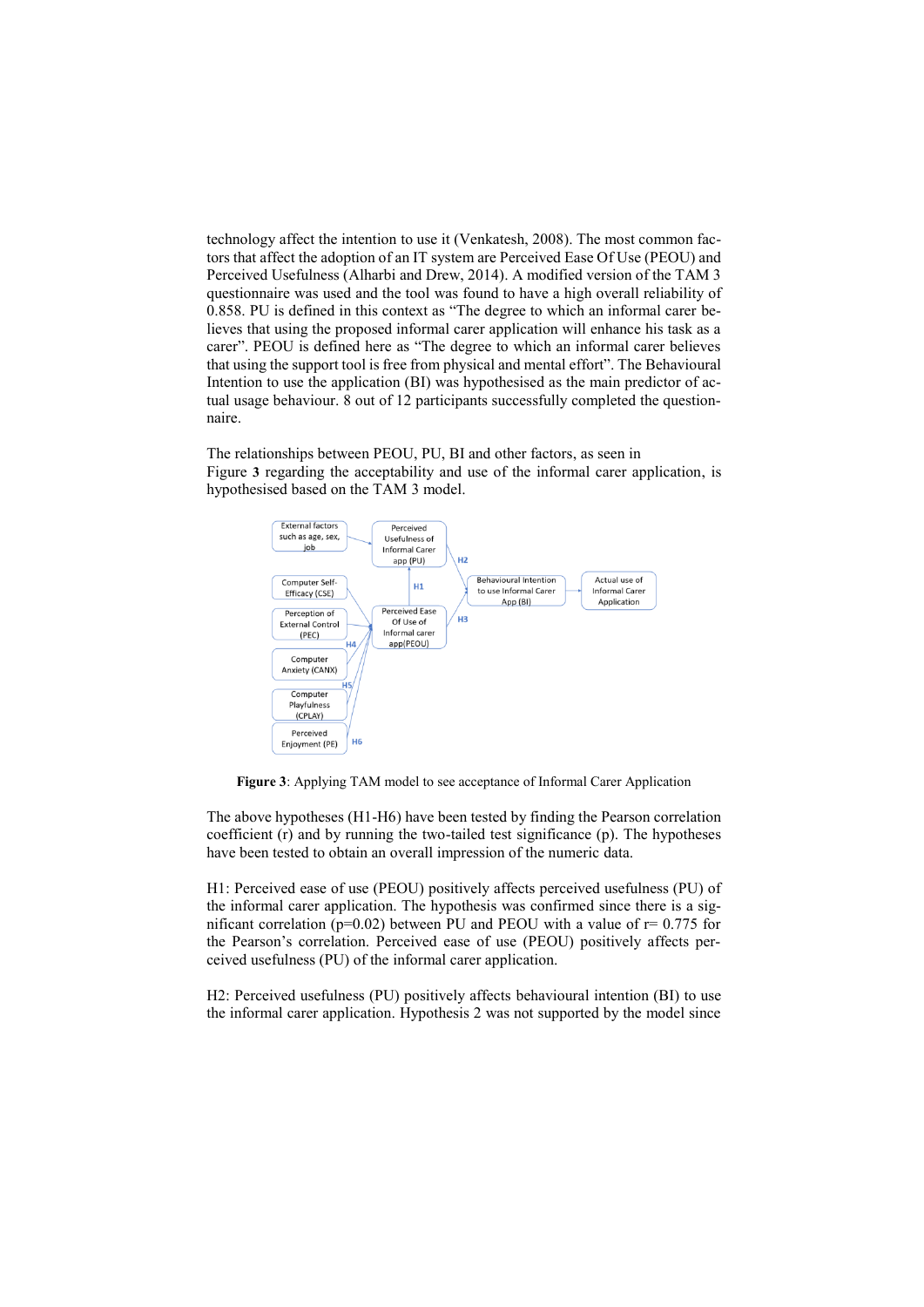p=0.134 (p>0.05). Perceived usefulness (PU) did not necessarily affect positively the behavioural intention (BI) to use the informal carer application.

H3: Perceived ease of use (PEOU) positively affects behavioural intention (BI) to use the informal carer application. H3 was well supported by the model. It could be concluded that perceived ease of use (PEOU) positively affects behavioural intention (BI) to use the informal carer application with a p-value less than 0.05 and a high correlation of 0.745.

H4: Perceived ease of use (PEOU) is higher when there is less anxiety (CANX) in using information technologies. This is partially supported by the negative r-value obtained meaning that the less anxious you are, the higher is the perceived ease of use. However, since the p-value is more than 0.05, there is not enough significant evidence to come to a conclusion.

H5 and H6: Perceived ease of use (PEOU) increases with an increase in computer playfulness and perceived enjoyment. Both hypotheses are supported by the model with a p-value of less than 0.05 and high correlation in both cases. Therefore, we can conclude that perceived ease of use increases with an increase in computer playfulness (CPLAY) and perceived enjoyment (PE).

Results show that most hypotheses were supported by the model therefore informal carers could potentially use the proposed platform as a support tool to monitor their loved ones.

## **4 Conclusion**

To date, no mobile applications for supporting informal carers dealing with COPD patients have been found on the mobile markets. Informal carers in both countries can use the innovative application in their daily life with a good level of overall satisfaction, system usefulness, information and interface quality as shown by the PSSUQ results. The study showed that 4 out of the 6 hypotheses were statistically proven which means that most of the results were supported by the model. Since the number of informal carers recruited were only 12, all hypotheses could not be proven due to limited resources. Informal carers who met the eligibility criteria were hard to find especially in the Netherlands since patients often visit the hospital on their own. However, the model shows that if there is an increase in PEOU and PU, then there will be a high probability that informal carers will use the system in the future. The study shows that informal carers have a high behavioural intention of using the proposed application.